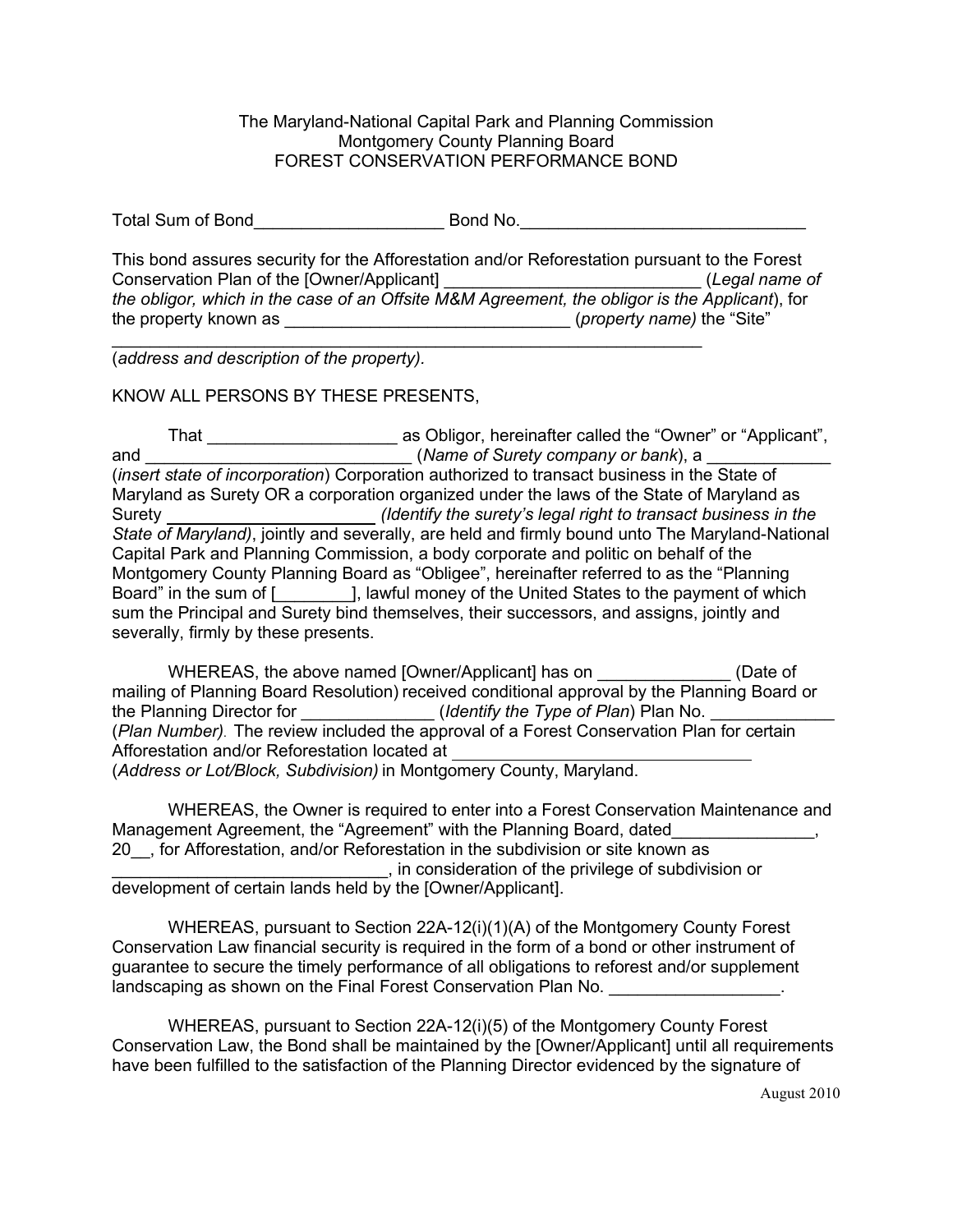release on the Agreement or the issuance of a Certificate of Completion.

WHEREAS, the Surety hereby agrees that if the [Owner/Applicant] shall fail or refuse, in any respect, to perform, comply or observe the conditions of the Agreement associated with Plan # \_\_\_\_\_\_\_\_\_\_\_\_\_\_\_\_, then the Surety shall fully pay, perform and or complete all conditions and obligations under the Agreement.

Upon notification by the Planning Board that the [Owner/Applicant] has failed to comply with the requirements under the Agreement, performance by the Surety under this Bond shall, at the direction of the Planning Director, include, but not be limited to:

- 1. Arranging for the [Owner/Applicant]'s performance of the [Owner/Applicant]'s obligations; or
- 2. Surety to perform and complete the obligations of the [Owner/Applicant].

WHEREAS, the Surety agrees that no change, extension of time, alteration or addition to the terms of the Agreement or the work to be performed shall in any way affect its obligations under this Performance Bond and Agreement, and it does hereby waive notice of any such change, extension of time, alteration or addition to the terms of the work to be performed.

NOW THEREFORE, the conditions of this obligation require that the [Owner/Applicant] shall in all respects fully and timely comply with all the applicable terms, conditions, provisions and requirements of the Afforestation and/or Reforestation schedule as set forth in the Forest Conservation Plan (Plan No.  $\qquad \qquad$ ), as approved by the Planning Board, dated (*Date of Mailing of Planning Board Resolution*), and shall maintain said planting for a period of (**insert maintenance period**) years from date of planting. [Owner/Applicant] shall fully meet and timely perform the [Owner/Applicant]'s obligations in completing the work for which said bond is issued in a manner satisfactory to the Planning Director. In the event the [Owner/Applicant] shall not comply with all terms, conditions, provisions and requirements of the aforementioned Agreement, the Planning Board may, following its determination of non-compliance, make a claim under this bond by contacting, in writing:

| Bond Co. Name:    |  |
|-------------------|--|
| Bond Co. Address: |  |

This obligation shall remain in full force and effect until the issuance of a completion certificate for the work described in the Agreement for the above-mentioned Forest Conservation Plan.

IN WITNESS WHEREOF, [Owner/Applicant] and Surety have executed this Bond and have affixed their respective seals on the date set forth below.

The persons whose signatures appear below hereby certify that they are authorized, to execute this Bond on behalf of the [Owner/Applicant] and Surety.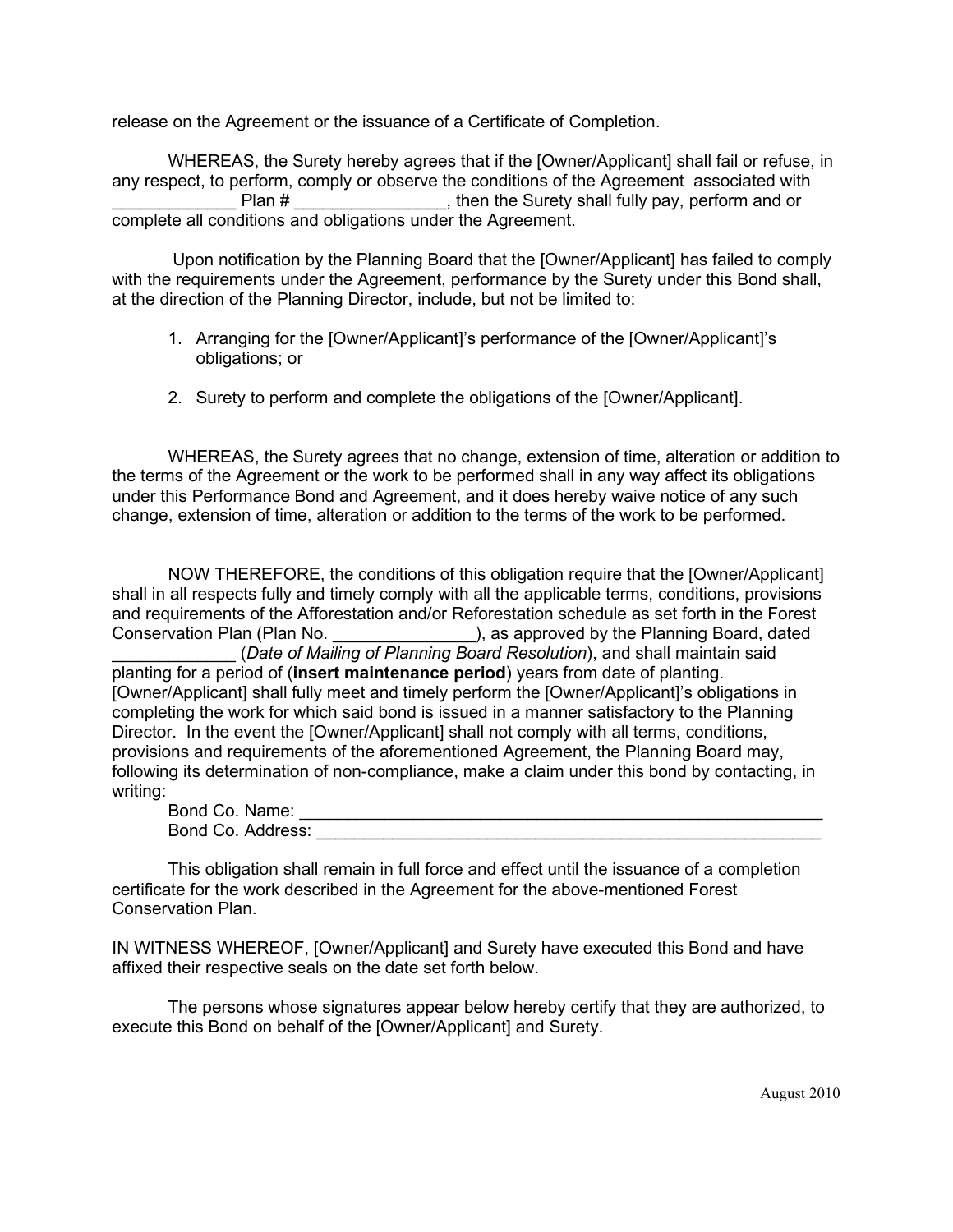Signature Signature Signature Signature Signature

WITNESS/ATTEST \*SURETY

WITNESS/ATTEST [OWNER/APPLICANT]

 $\mathcal{L}_\mathcal{L}$  , and the contribution of the contribution of the contribution of the contribution of the contribution of the contribution of the contribution of the contribution of the contribution of the contribution of

\_\_\_\_\_\_\_\_\_\_\_\_\_\_\_\_\_\_\_\_\_\_ \_\_\_\_\_\_\_\_\_\_\_\_\_\_\_\_\_\_\_\_\_\_\_\_\_\_\_\_\_ Type/Print Name Type/Print Name

 $\mathcal{L}_\text{max}$  , and the contract of the contract of the contract of the contract of the contract of the contract of Signature **Name of Surety and Seal** 

> $\mathcal{L}_\text{max}$  , which is a set of the set of the set of the set of the set of the set of the set of the set of the set of the set of the set of the set of the set of the set of the set of the set of the set of the set of **Address**

By:\_\_\_\_\_\_\_\_\_\_\_\_\_\_\_\_\_\_\_\_\_\_\_\_\_\_

Attorney-in-Fact

 $\overline{\phantom{a}}$  , where the contract of the contract of the contract of the contract of the contract of the contract of the contract of the contract of the contract of the contract of the contract of the contract of the contr Address \*Attach valid Maryland Certificate of Authority

State of \_\_\_\_\_\_\_\_\_\_\_\_\_\_\_\_\_\_ County of \_\_\_\_\_\_\_\_\_\_\_\_\_\_\_

On this\_\_\_\_\_\_day of\_\_\_\_\_\_\_\_, \_\_\_\_ before me, the undersigned individual, personally appeared\_\_\_\_\_\_\_\_\_\_\_\_\_\_\_\_\_\_\_\_\_\_\_\_\_\_\_\_\_\_\_\_\_, who acknowledged to be the \_\_\_\_\_\_\_\_\_\_\_\_\_\_\_\_\_, of\_\_\_\_\_\_\_\_\_\_\_\_\_\_\_\_\_\_\_\_\_\_, and that as such being authorized to do so, executed the foregoing instrument for the purposes therein contained.

\_\_\_\_\_\_\_\_\_\_\_\_\_\_\_\_\_\_\_\_\_\_\_\_\_\_\_\_\_\_\_\_\_\_\_\_\_\_\_\_\_\_\_\_\_\_\_\_\_\_\_\_\_\_\_\_\_\_\_\_\_\_\_\_\_\_\_\_\_\_\_\_\_\_\_\_

IN WITNESS WHEREOF, I hereunto set my hand and official seal.

 $\overline{\phantom{a}}$  , where the contract of the contract of the contract of the contract of the contract of the contract of the contract of the contract of the contract of the contract of the contract of the contract of the contr Notary Public

My Commission Expires: